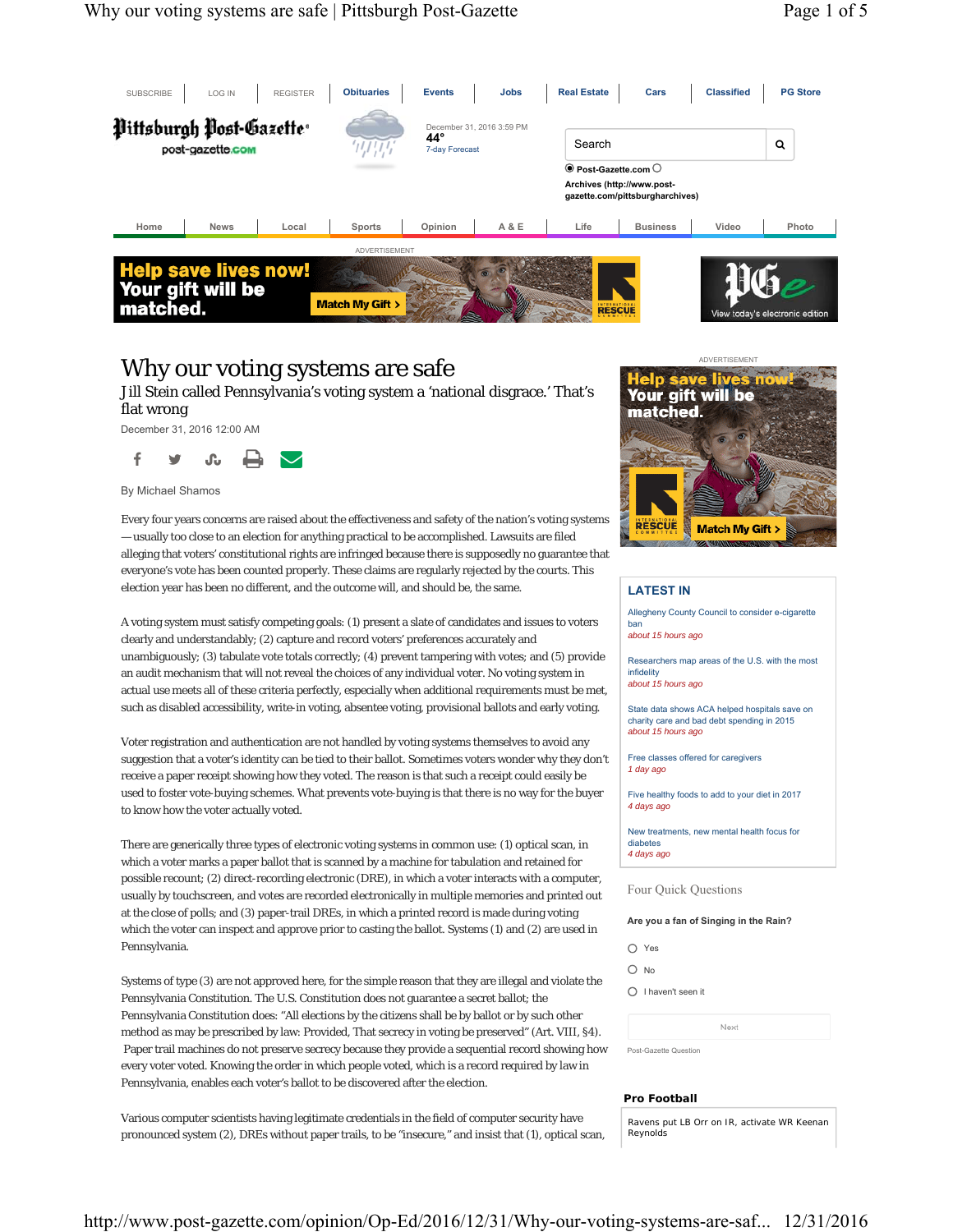is the only safe method of voting. There is no such thing as a "secure" system — every system of every type ever made can be penetrated. The issue is always whether the risks of using a system known to be insecure are acceptable.

For example, optical scan has several vulnerabilities, primarily centering on ballot-handling procedures. When a voter marks a ballot, that ballot is the only record in existence of the voter's choices. If anything happens to that ballot — if it is lost, deliberately misplaced, destroyed or altered — then the voter's choices will not be counted correctly in the event of a recount. It is surprising, but there is no generally accepted set of ballot-handling security procedures — each county develops its own. Unfortunately, no sophistication or training is needed to alter paper ballots, especially when they are out of sight of the public.

Recounts of optical scan ballots are problematical. Recounting is tedious and inaccurate. Repeated hand tabulations never give the same results twice, and placing ballots in people's hands provides an avenue for vote alteration. The belief that the ballots being counted are identical to the ones cast is an act of faith.

You will commonly see the word "paperless" attached to "DRE." To be clear, there are no paperless DREs used in Pennsylvania, or anywhere else in the U.S. All DREs in Pennsylvania must by law "provide for a permanent physical record of each vote cast." The secretary of the commonwealth interprets this to mean that purely electronic records are insufficient, and paper or its equivalent must be provided. At the close of polls, every DRE machine in Pennsylvania can produce a printout of each ballot. The printout is in random order to prevent learning how any particular voter voted.

You will hear it said that, in the event a recount is needed, DREs have "nothing to recount." That is incorrect. Five records are made of each ballot. Three are electronic and are retained in the voting machine itself. A fourth is also electronic but is stored on removable media and sent to the county elections office after the close of polls. The fifth is the paper record, which can be printed at any time after election.

An objection to this process is that if the machine has been tampered with so it fails to record votes correctly in the first place, then all five records will be wrong, and a recount will not correct them. That is true (and is also true of altered optical scan ballots), so attention must be paid to prevention of tampering.

It is always possible to modify a voting machine in a laboratory. That proves nothing. The question is whether any tampering is feasible involving a large number of machines under real election conditions. No one has even proposed, let alone demonstrated, a plausible scenario by which that might be done. Each machine is an island never connected to the internet. The software cannot be modified during an election — any tampering would have to be done in advance in a guarded warehouse that is under video surveillance. It can't be done quickly, either. Machines must be forklifted off high shelves, seals must be broken, new stealth software installed and forged seals applied. To do this for 4,200 machines in Allegheny County would take months of unobserved activity.

Much has been made of the fact that Russia hacked the email server of the Democratic National Committee. That server was not subject to government inspection (as voting systems are), was not subject to legal regulation, was not monitored by officials and was not security-tested. There is no single point of entry into any Pennsylvania voting system that could have been penetrated to cause any alteration of votes.

It is also pointed out that Russia attempted to access state voter registration systems. It was not successful, but, even if it had been, no votes would have been altered. Damaging voter registration at the right time could have caused temporary havoc, but the effect would be apparent immediately. A voter whose name was removed could cast a provisional ballot on Election Day. A voter (presumably an imposter) whose name was added would not be able to produce valid identification as a first-time voter.

Every county has an administrative computer system that is used to set up ballot styles and to tabulate the results of an election. There is a popular, but incorrect, belief that if such a system were

•

| Playoff-bound Cowboys sitting 4 starters in<br>finale vs Eagles |      |  |  |
|-----------------------------------------------------------------|------|--|--|
| McCoy, Watkins say Bills lacked discipline<br>under Rex Ryan    |      |  |  |
| 2 Chiefs fined for infractions vs. Broncos                      |      |  |  |
| Stafford on the spot again in big Lions-<br>Packers finale      |      |  |  |
| MORF                                                            | home |  |  |



# **CARfetch.com**

## **search 1000's of sites with one click**

**Search Local Cars For Sale:**

ADVERTISEMENT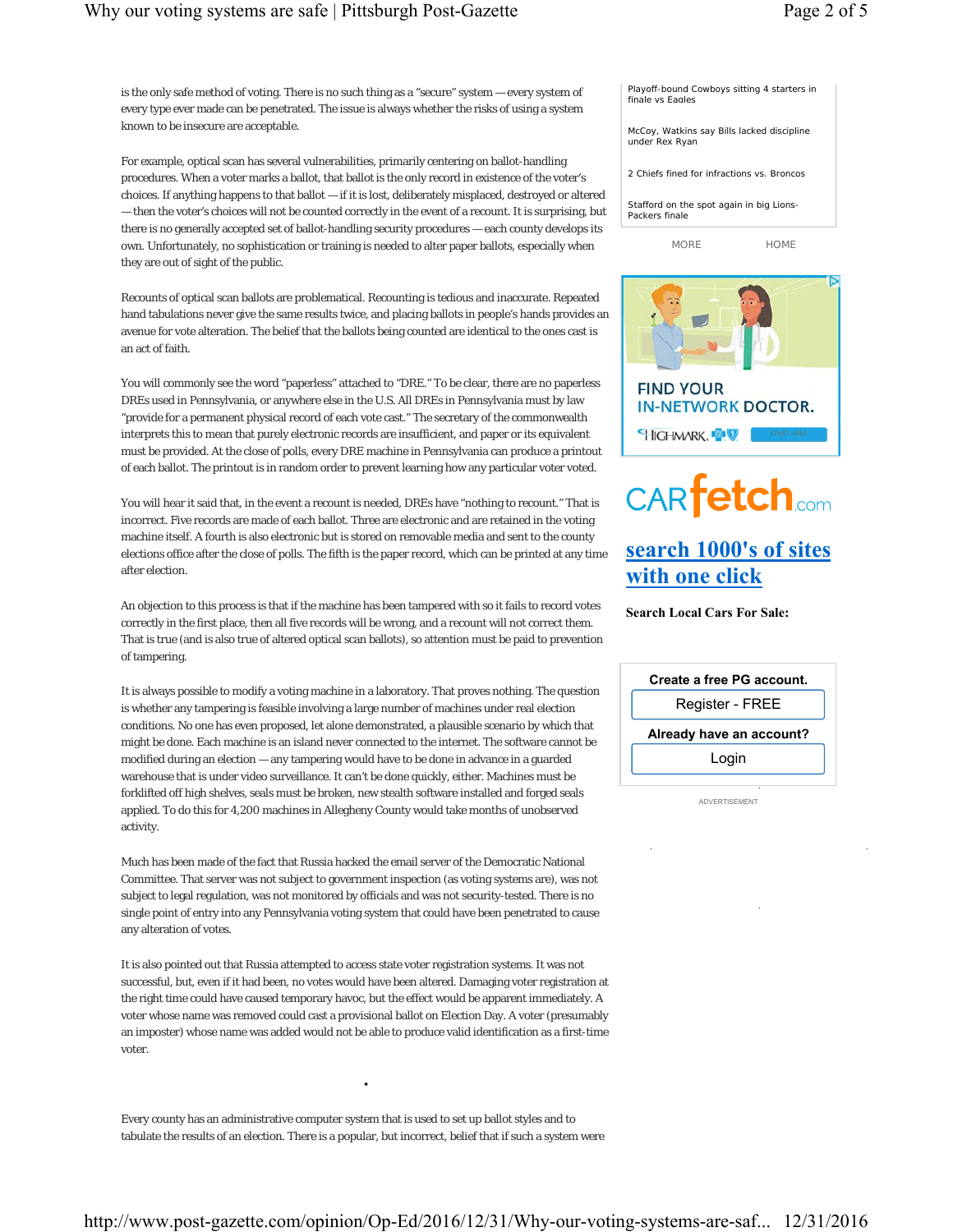penetrated, an attacker could change the outcome. That is wrong because centrally tabulated results are unofficial only, used for fast reporting of winners on Election Night. The official returns in Pennsylvania are paper documents printed out at polling places and signed by judges of election. When the results are posted in polling places, party watchers telephone the results to their headquarters. Any later alteration would be noticed immediately.

Some computer scientists have suggested that a determined attacker could create miraculous malware that would reside in many voting machines and, via an internal clock, would know when the actual election was taking place. It would behave correctly at all other times, thus evading preelection testing. During the election, it would record votes as it pleased, regardless of how a voter actually voted. It would erase itself at the close of polls, leaving no trace of its evil existence.

 It would have to be very clever, however, because it would have to know for each precinct how many votes could be swapped without raising undue suspicion.

It would also somehow have to be installed in large numbers of non-networked machines. No one has ever demonstrated, or even designed, such malware, but let us assume that it is possible. A method used in Allegheny County, called parallel testing, would reveal it. On Election Day, a number of machines are sequestered and not voted on by the public, but are used by county employees to cast a predetermined set of ballots, the correct totals of which are known in advance. The machine has no way of knowing that it is being "tested" because it is placed in normal election mode. If any such malware is present, the reported totals will not correspond to the known totals, and the malware will be detected. Even though it may have erased itself at the close of polls, it will still be present on spare machines that have not been used in the election, and a forensic examination of the machines will reveal it.

Jill Stein, in her lawsuits seeking a recount, has referred to Pennsylvania's voting system as a "national disgrace." Pennsylvania, unlike some other states, does not have a uniform statewide voting "system." Instead, we have more than 67 systems, at least one for each county (sometimes more because of absentee and accessible systems), and we benefit from that diversity, which makes it infeasible to perform any large-scale manipulation and exposes no central point of attack.

To this day, no evidence exists that any electronic voting machine used in an election in the United States has been tampered with, or even that any attempt has been made to perform such tampering. In 2015, the Pennsylvania Supreme Court ruled that our DREs do not violate the rights of any voter. On Dec. 12, 2016, U.S. District Judge Paul Diamond in Philadelphia wrote that the hacking scenario proposed by Ms. Stein's witnesses "borders on the irrational."

I have voted in Allegheny County for 42 years, and I am perfectly satisfied with our present system. The security of any system can always be improved with money and effort. The debate about voting systems should not be about which ones to throw away but how to enhance the security and usability of the systems we already have.

*Michael Shamos is Distinguished Career Professor in the School of Computer Science at Carnegie Mellon University. For 25 years, he served as statutory examiner of voting systems for the commonwealth of Pennsylvania and is now a consultant to the Pennsylvania Department of State.*

Sign up for free newsletters and get more of the Post-Gazette delivered to your inbox

#### **Most Read : Opinion**

- 1. David M. Shribman: The 2017 fresh-start guidebook (https://www.postgazette.com/opinion/davidshribman/2016/12/31/The-2017-fresh-start-guidebook/stories/201701010065)
- 2. Serving startups: Co-working spaces are meeting an economic need startups-Co-working-spaces-are-meetingan-economic-need/stories/201612290016)

#### **Most Emailed : Opinion**

1. Trump can't make 'sanctuary cities' enforce his deportation plans (https://www.postgazette.com/opinion/Op-Ed/2016/12/31/Trump-can-t-make-sanctuary-cities-enforce-his-deportationplans/stories/201701010015)

(https://www.post-gazette.com/opinion/editorials/2016/12/29/Serving-has a vital role to play (https://www.post-gazette.com/opinion/editorials/2016/12/31/Mind-2. Mind the Founders: Electoral College still the-Founders-Electoral-College-still-has-avital-role-to-play/stories/201612310112)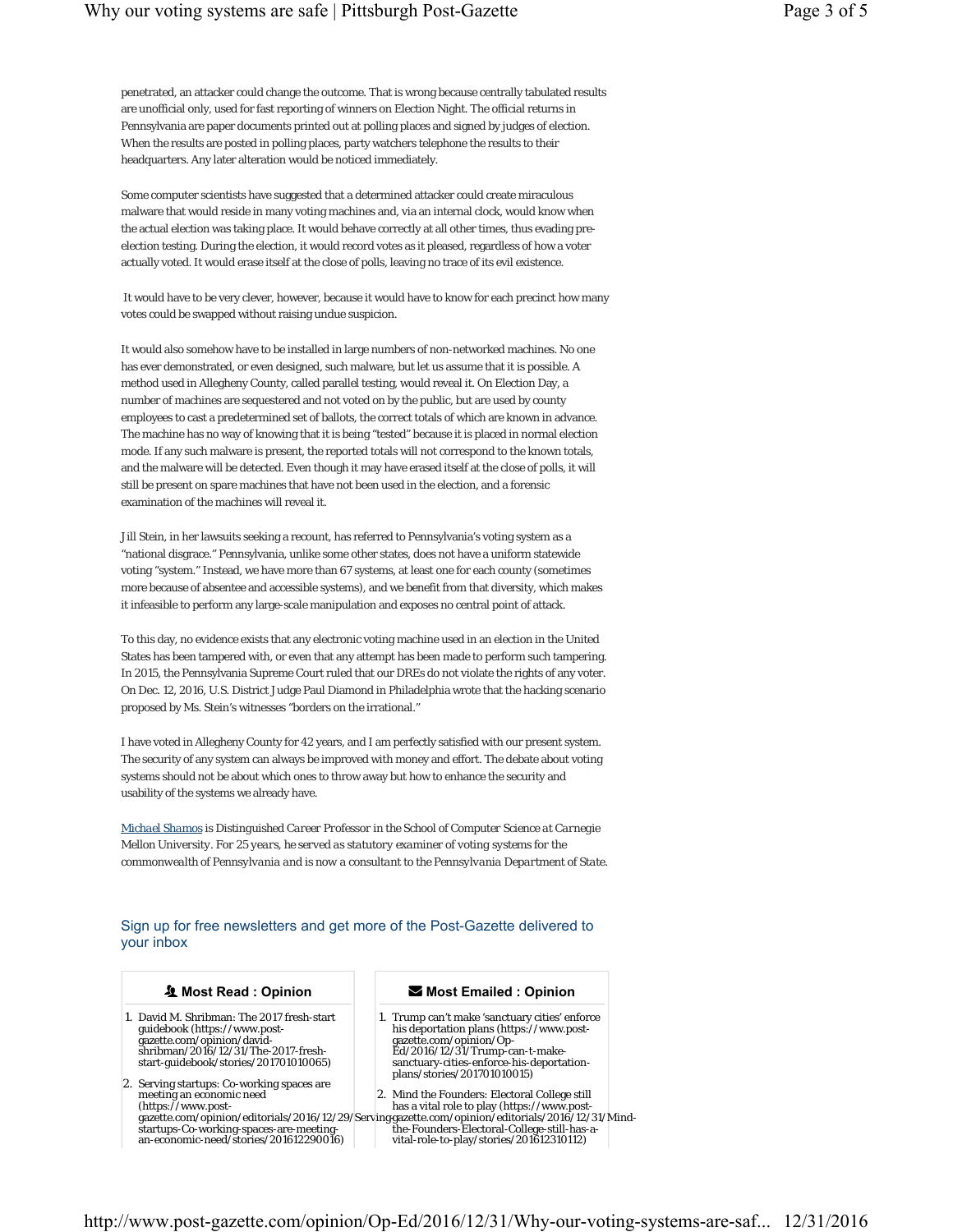- 3. The Next Page: Who knew there was so much to know? (https://www.postgazette.com/opinion/Op-Ed/2016/12/31/The-Next-Page-Who-knewthere-was-so-much-toknow/stories/201701010027) 4. Tony Norman: In 2017, pick racism over stupidity, America (https://www.postgazette.com/opinion/tonynorman/2016/12/30/Tony-Norman-In-
- 2017-pick-racism-over-stupidity-America/stories/201612300113) 5. Jack Kelly: A colum**nizi**t's farewell<br>
(https://www.post-705<br>
gazette.com/opinion/jackantis<br>Z<sub>11</sub>5
- kelly/2016/12/31/Jack-Kelly-A-columnistsfarewell/stories/201701010066)

Join the conversation: Commenting policy | How to report abuse Post a new comment

**Login**

#### 3. Brian O'Neill: Is there an angel among us? (https://www.postgazette.com/opinion/brian-oneill/2016/12/24/Is-there-an-angel-

among-us/stories/201612230222)

#### **• Most Commented : Opinion**

- 1. We should be proud that Pittsburgh is welcoming to immigrants (http://www.postgazette.com/opinion/letters/2016/12/29/Weshould-be-proud-that-Pittsburgh-iswelcoming-toimmigrants/stories/201612290096)
- 2. The focus of Trump's life is making money (http://www.post-gazette.com/opinion/letters/2016/12/30/Thefocus-of-Trump-s-life-is-makingmoney/stories/201612300132)
- 3. Sanctuary cities are foolish to risk federal funds (http://www.post-gazette.com/opinion/letters/2016/12/29/Sanctuarycities-are-foolish-to-risk-federalfunds/stories/201612290013)
- 4. Tony Norman: In 2017, pick racism over stupidity, America (http://www.post-gazette.com/opinion/tonynorman/2016/12/30/Tony-Norman-In-2017-pick-racism-over-stupidity-America/stories/201612300113)
	- 5. Pittsburgh should embrace having more bike routes (http://www.post-gazette.com/opinion/letters/2016/12/29/Pittsburghshould-embrace-having-more-bike-routes/stories/201612290094)

**Post**

#### **0 Comments**

Commenting policy | How to report abuse



Copyright © 1997—2016 PG Publishing Co., Inc. All Rights Reserved.